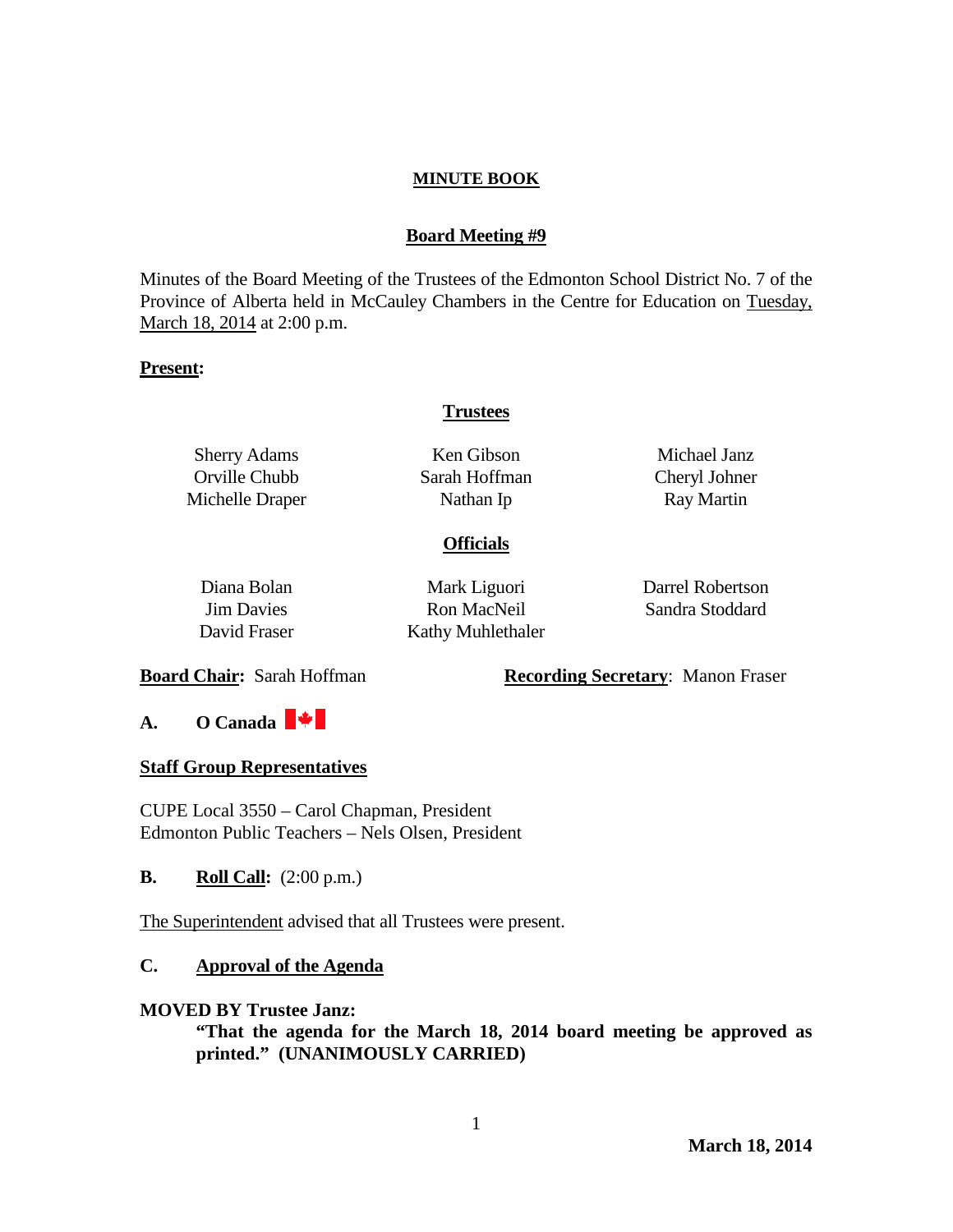# **D. Communications from the Board Chair**

The Board Chair advised that Friday, March  $21<sup>st</sup>$  is the Annual United Nations *International Day for the Elimination of Racial Discrimination*. Racial and ethnic discrimination occur on a daily basis, hindering progress for millions of people around the world. Racism and intolerance can take various forms − from denying individuals the basic principles of equality to fuelling ethnic hatred that may lead to genocide − all of which can destroy lives and fracture communities.

The first article of the United Nations' Universal Declaration of Human Rights affirms that "all human beings are born free and equal in dignity and rights". The *International Day for the Elimination of Racial Discrimination* reminds us of our collective responsibility for promoting and protecting this ideal.

# **E. Communications from the Superintendent of Schools** – None.

# **F. Minutes**

1. Board Meeting #8 – March 4, 2014

# **MOVED BY Trustee Draper:**

# **"That the minutes of Board Meeting #8 held March 4, 2014 be approved as printed." (UNANIMOUSLY CARRIED)**

- **G. Recognition**
	- 2. Edwin Parr Teacher Award

The Superintendent announced that Mr. Erik Lundeen, a teacher at Belmead School, was the District's nominee for the Edwin Parr Teacher Award.

# **H. Comments from the Public and Staff Group Representatives**

There were no registered speakers.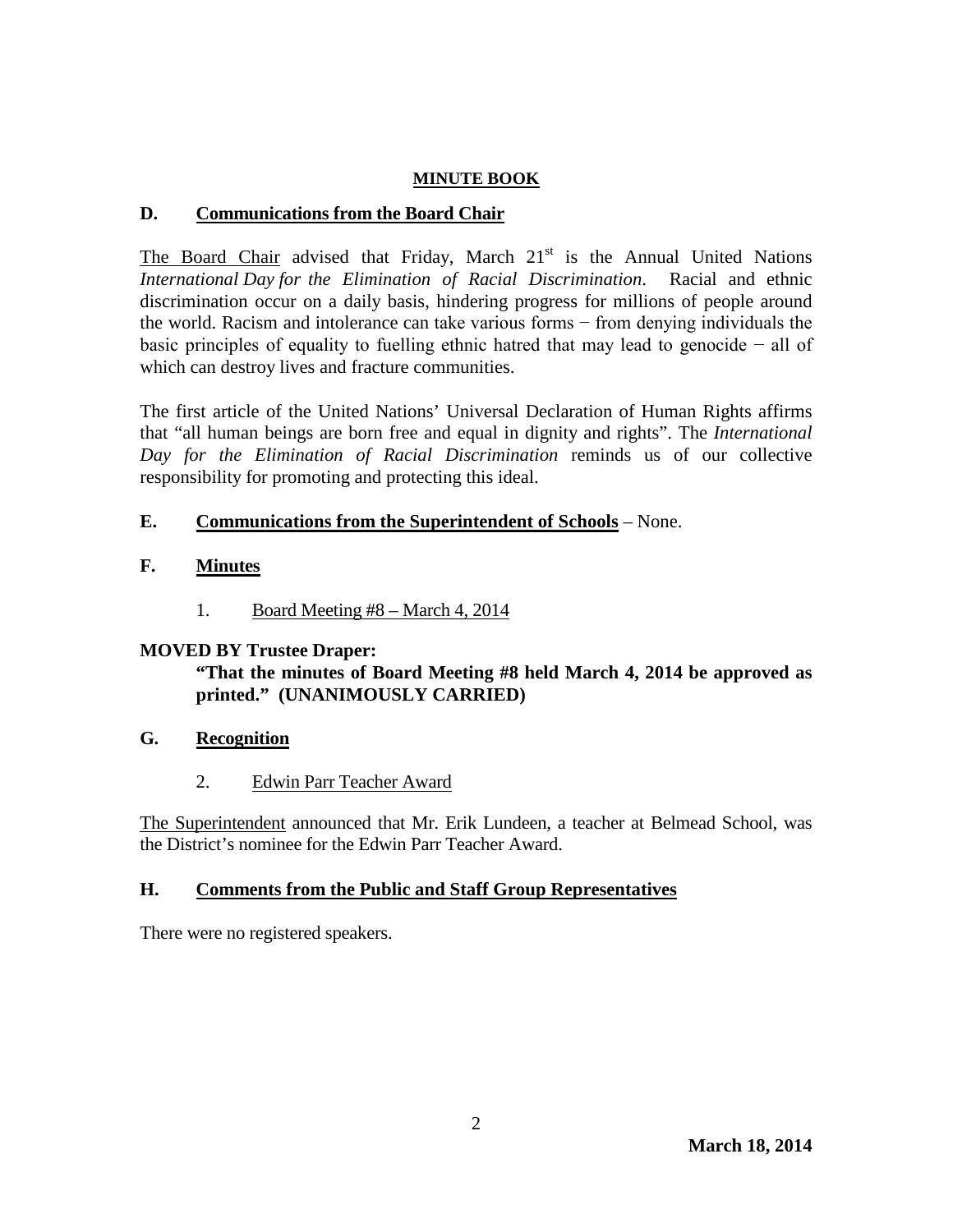## **I. Reports**

#### 3. Edmonton Student Transportation Feasibility Study

#### **MOVED BY Trustee Janz:**

**"That the Edmonton Public School Board and Edmonton Catholic School District enter into an Agreement in Principle and initiate Phase I of detailed design and implementation, as referenced in the Feasibility Study." (UNANIMOUSLY CARRIED)**

There was a break at this point.

4. School Year Calendar 2014-2015 and 2015-2016

## **MOVED BY Trustee Martin:**

- **"1. That the revised 10-month calendar for the 2014-2015 school year be approved.**
- **2. That the proposed 10-month calendar for the 2015-2016 school year be approved."**

The Superintendent advised that the School Year Calendar pilot project presents a unique opportunity to work with the ATA to provide a new, dynamic context in which teachers can enhance their skills so we can do an even better job in supporting student success. The collective agreement the Board signed with the ATA last November provides the ability to annualize teacher time, which opens the door to greater flexibility in how we schedule for professional development. Within this new framework, we will be able to lengthen the school day to allow for two extra PD days and one more day-in-lieu for time that teachers have invested in parent-teacher conferences. The potential shift to common professional development days is a significant part of the pilot project and would offer a number of important advantages. It would bring together large groups of district teachers from across grade levels to share their knowledge and expertise. We've already seen phenomenal work happening in catchment groups and common PD days would definitely help to broaden these collaborative efforts even further.

The Superintendent added that common PD days would also mean greater convenience for parents, especially if they have children going to different schools. They'll be better able to plan for childcare, transportation and recreation or educational programs because their children would be off school at the same time. The draft revised school year calendars also allow for a five-day weekend in November of 2014, an extended weekend in May 2015 and another five-day weekend in May 2016.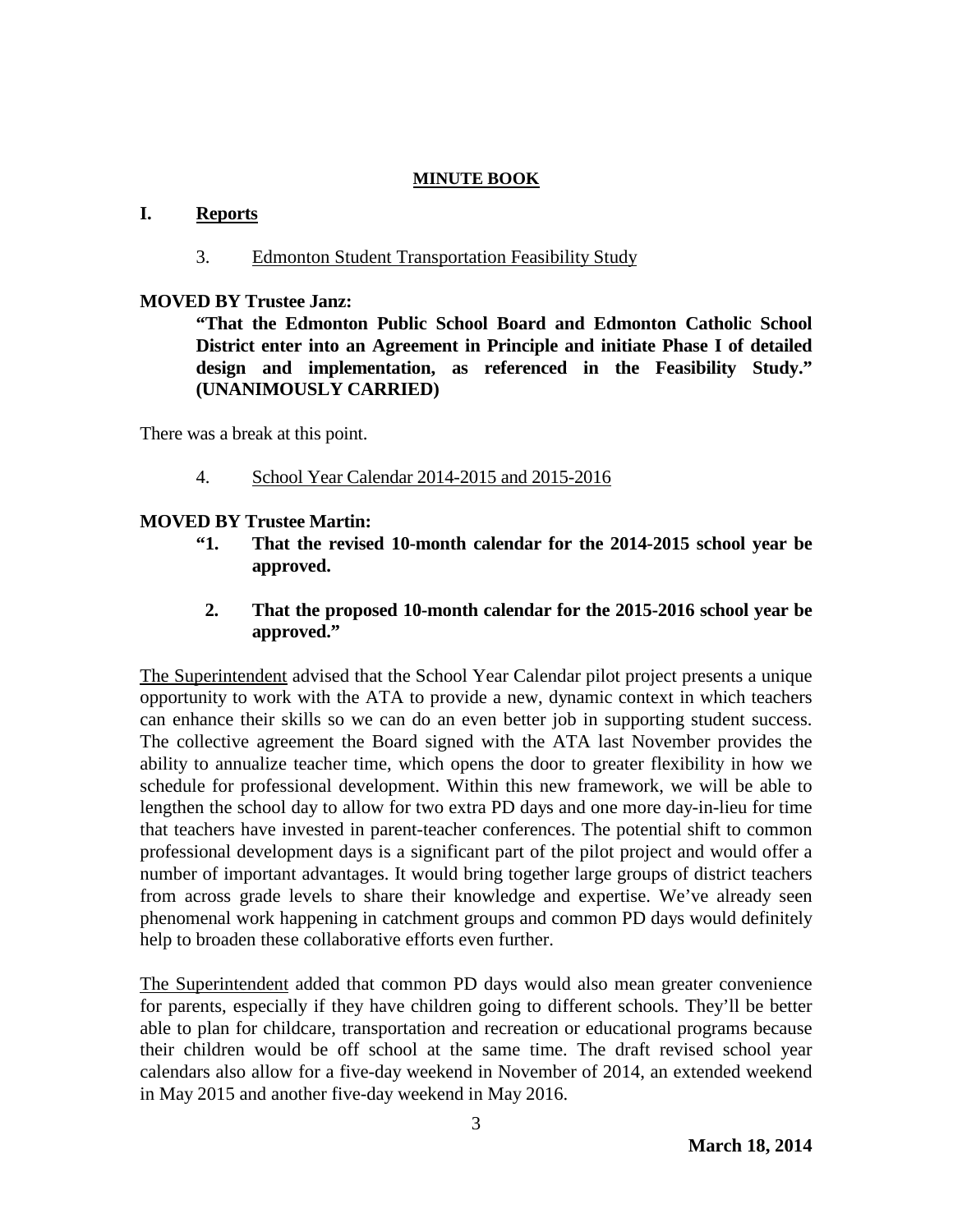The Superintendent concluded by saying that there's something powerful in tapping into the collective wisdom of educators who have taught a wide range of kids of all backgrounds, needs and abilities. To truly live our Vision and Cornerstone Values, we have to invest in building capacity and diversifying skill sets across all staff groups, and certainly among teachers. Our goal is to ensure students benefit from the best learning experiences possible. If approved by the Board, he is confident the pilot project will help us to strengthen and sharpen this work, and in the process, create pathways of success for every child we have the honour to educate.

Trustee Gibson requested that the Superintendent's introductory remarks be included in the meeting minutes.

## **The Board Chair called the question.**

## **The Motion was UNANIMOUSLY CARRIED.**

5. District Priorities and Governance Committee: Development of the District Priorities 2014-2018

#### **MOVED BY Trustee Gibson:**

**"That the Vision, Mission, Values and 2014-2018 District Priorities be approved." (UNANIMOUSLY CARRIED)**

6. Process and Timeline for the 2014-2015 Budget and for the Fall Review of the 2013-2014 Results and the Plans for 2014-2015

## **MOVED BY Trustee Johner:**

- **"1. That the process and timeline for the 2014-2015 spring budget and the revised 2014-2015 fall budget be approved.**
- **2. That the process and timeline for review of the 2013-2014 results and the 2014-2015 plans be approved." (UNANIMOUSLY CARRIED)**
- 7. Replacement School Process (Response to Request for Information #010)

The report was discussed.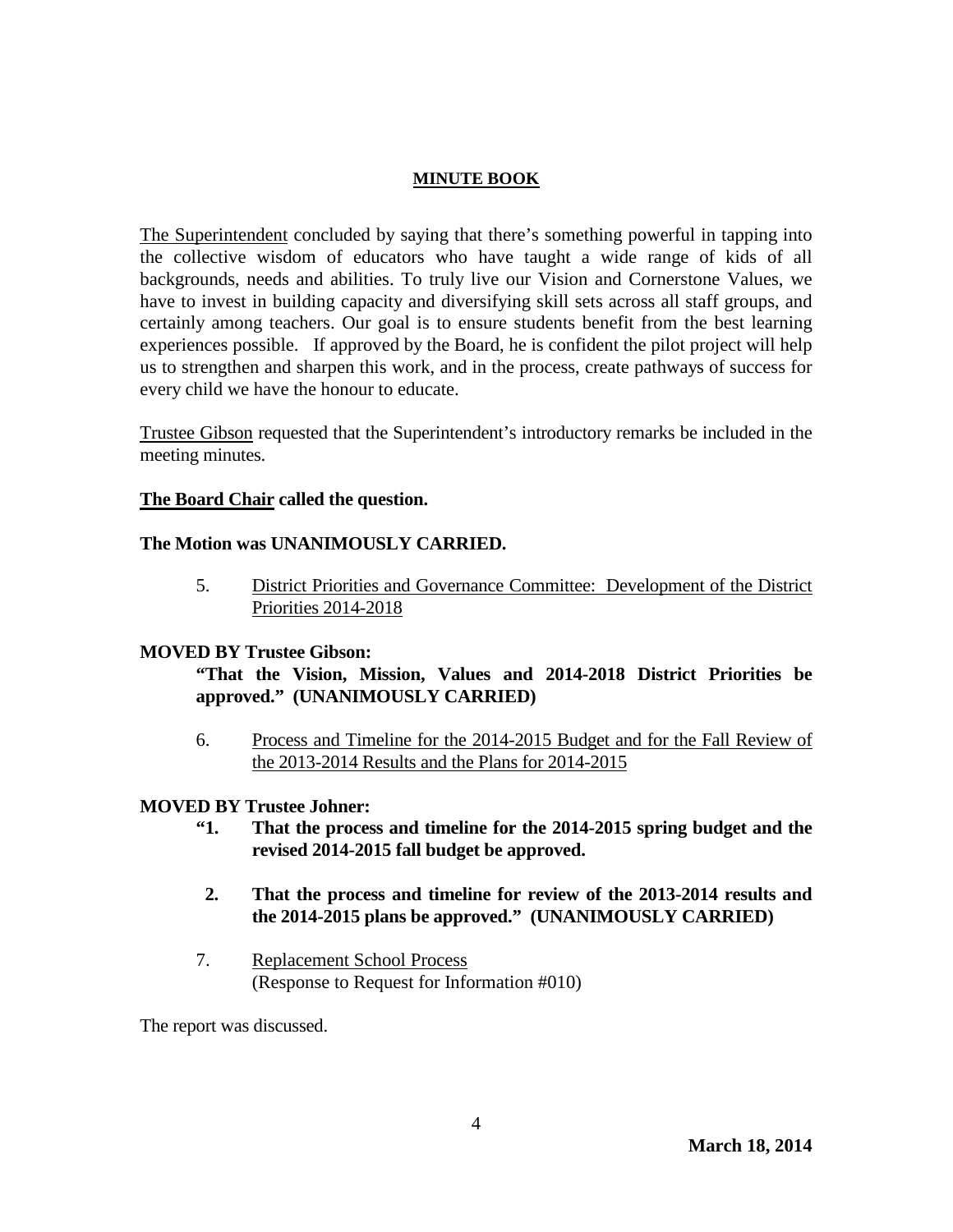# **J. Comments from the Public and Staff Group Representatives – 5:00 p.m.**

There were no registered speakers.

# **K. Other Committee, Board Representative and Trustee Reports**

Trustee Draper advised that, on March 15, 2014, she attended the *Youth Engagement Think Tank* at the invitation of MLA Matt Jeneroux, who is also the Chair of the Youth Secretariat and Youth Advisory Panel. The objectives of the day-long session were: *(1) To discuss best practices for youth engagement, how community partners and Government can work together and look at developing recommendations for action. (2) To ensure that youth have a voice in current policy through open discussions on the Children's Charter and on preventing bullying through healthy relationships and resiliency.* A final report and summary of the day will feed into a draft strategy that will be brought forward in the Spring.

Trustee Chubb advised that on, March 4, 2014, he and Trustee Martin attended the Edmonton Intercultural Dialogue Institute's 9<sup>th</sup> Annual Dialogue and Friendship Dinner. Keynote Speaker Former Mayor Stephen Mandel spoke about the need to ensure women's rights are extended throughout society. There were a number of dignitaries in attendance from the Legislative Assembly and City Council. Premier Allison Redford also attended the event.

Trustee Johner noted she attended the March 13-14, 2014 Alberta School Boards Association (ASBA) Board of Directors meeting on behalf of the Board Chair. The draft 2014-2015 budget was approved and will be presented to school boards at the ASBA Spring General Meeting which will be held June 2 to 3, 2014 in Red Deer.

Trustee Johner noted that Trustees and the Administration have been invited to attend facilitated consultation sessions to assist school boards in considering an alternative model for collective bargaining with teachers. The sessions will take place March 20, 2014 at the Double Tree Hotel.

Trustee Johner, the Board's representative on ASBA Zone 23, noted the next ASBA Zone 23 general meeting will take place March 21, 2014.

Trustee Hoffman advised that, on March 7, 2014, all Trustees as well as the Superintendent attended a meeting with members of City Council, the Edmonton Catholic School Board, the Conseil scolaire Centre Nord and the Edmonton Community Sustainability Coalition (ESCS) to discuss advancing the recommendations outlined in the [ELEVATE](http://www.edmonton.ca/city_government/documents/ELEVATE.pdf) report.